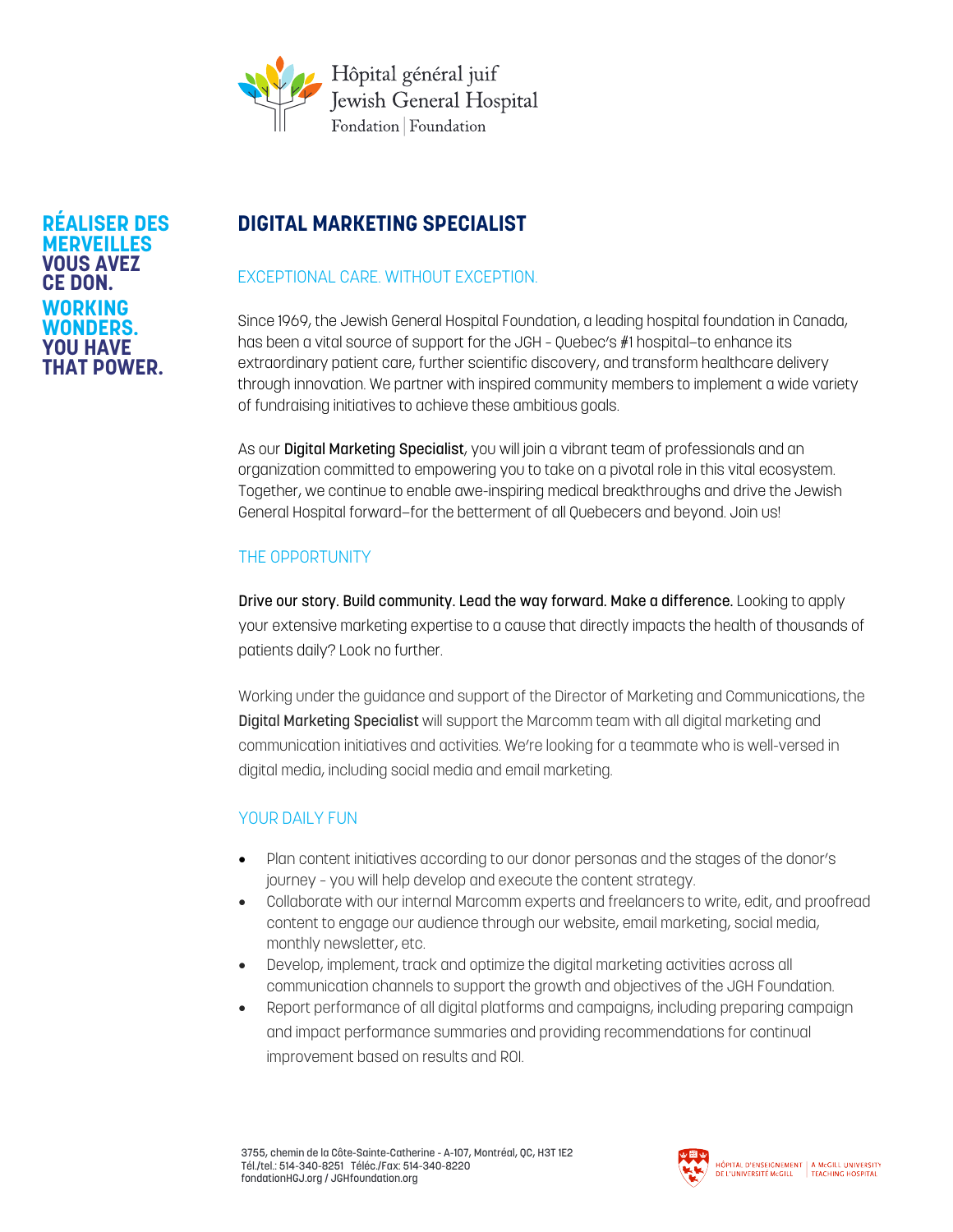#### **RÉALISER DES MERVEILLES VOUS AVEZ CE DON. WORKING WONDERS. YOU HAVE THAT POWER.**

- Work with the Marcomm team to prioritize a "digital-first" mindset and identify opportunities to promote engagement and elevate our brand identity.
- Work closely with other teams at the Foundation to support their initiatives by developing marketing collateral specific to their projects and events.
- Work collaboratively with the Hospital's Public Affairs team to identify and coordinate opportunities to optimize engagement and visibility in support of the Foundation's communications, marketing and fundraising objectives.
- Curate content for the Foundation website, microsites and peer-to-peer fundraising sites, ensuring that all our SEO/SMO is optimized.
- Oversee photoshoots, video production, and other promotional material for various communication channels, including social media and our website.

# QUALIFICATIONS AND REQUIREMENTS

- 3+ years of experience developing content for digital platforms
- Bachelor's degree in marketing or related field
- Demonstrated knowledge of web programs and social media networks, including Google Analytics, Google Tag Manager, Facebook, Twitter, Instagram, YouTube, LinkedIn and social media management systems (Hootsuite)
- Superb time-management and organizational skills
- Knowledge of SEO/SEM best practices
- Demonstrated web design capabilities, including knowledge of HTML and CSS
- Excellent communication skills in both English and French (written and spoken).
- Firm grasp of current marketing tools, software and strategies.
- Ability to work autonomously and handle multiple projects simultaneously
- Proficient in Microsoft Office, Teams and Wrike
- Knowledge of Blackbaud software is an asset (Luminate Online and TeamRaiser)

## WORKING CONDITIONS

- Regular full-time position (35 hours/week)
- Competitive salary and benefits
- Position to be filled by July 8
- Reporting to the Director of Marketing & Communications

#### TO APPLY:

Please send your CV in confidence t[o celine.bastien@jgh.mcgill.ca.](mailto:celine.bastien@jgh.mcgill.ca) The JGH Foundation is a proud equal opportunities employer and we are committed to creating an inclusive workplace that allows all of our people to reach their full potential. A diverse team with a genuine passion for our cause is the key to our success and we believe in bringing your whole self to work. We